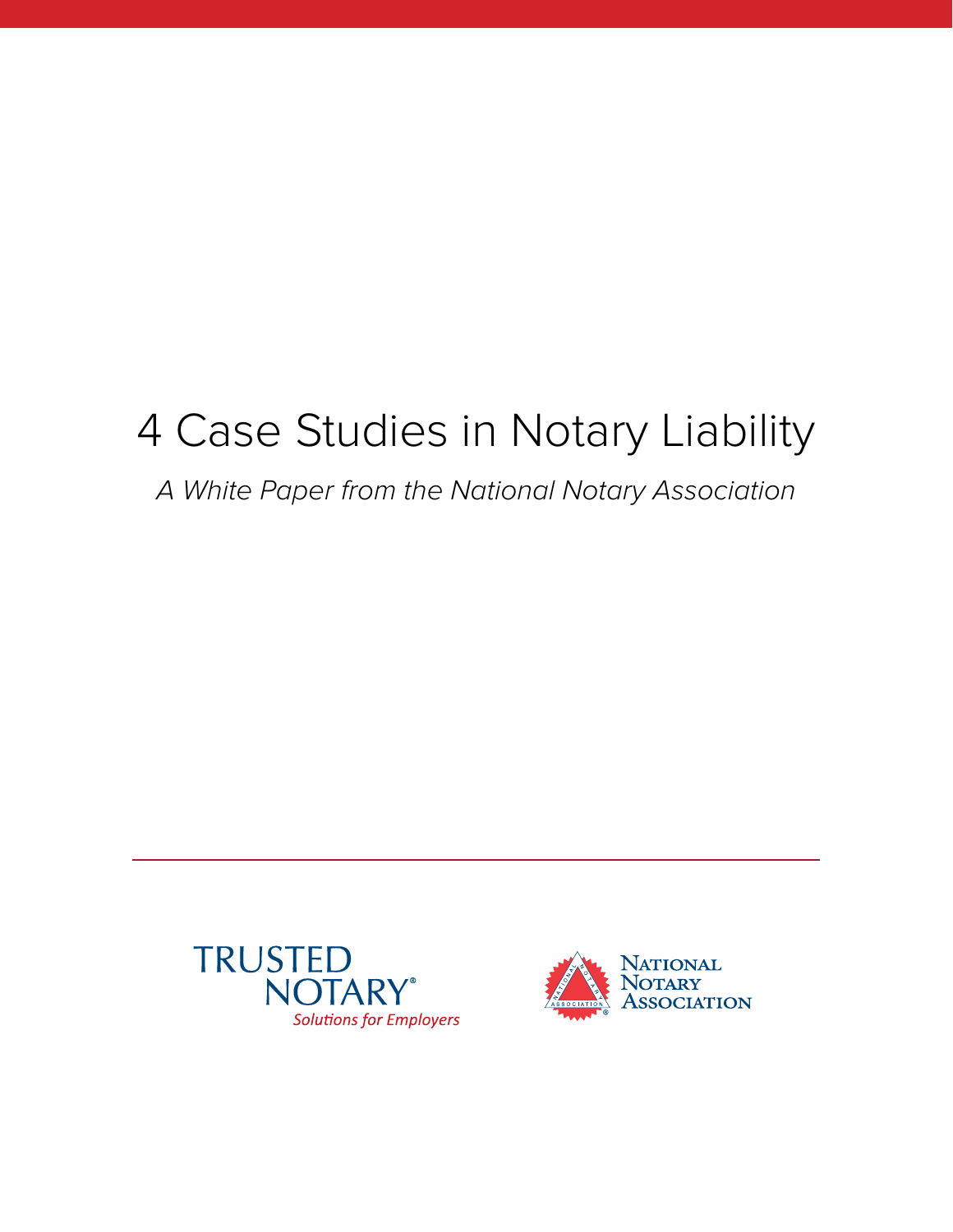# **CONTENTS**

# **ABOUT THE NATIONAL NOTARY ASSOCIATION**

Established in 1957, the National Notary Association® (NNA) is the leading professional authority on the American Notary office and is dedicated to educating, serving and advocating for the nation's 4.8 million Notaries. The NNA imparts comprehensive notarial knowledge and understanding, promotes a positive public perception of the Notary office, and bolsters consumer protection by promoting best practices. The Association's accredited professional programs, services and model legislation help Notaries advance their careers and serve the American public with the highest level of professionalism and ethics. To learn more, visit us at [NationalNotary.org.](http://NationalNotary.org)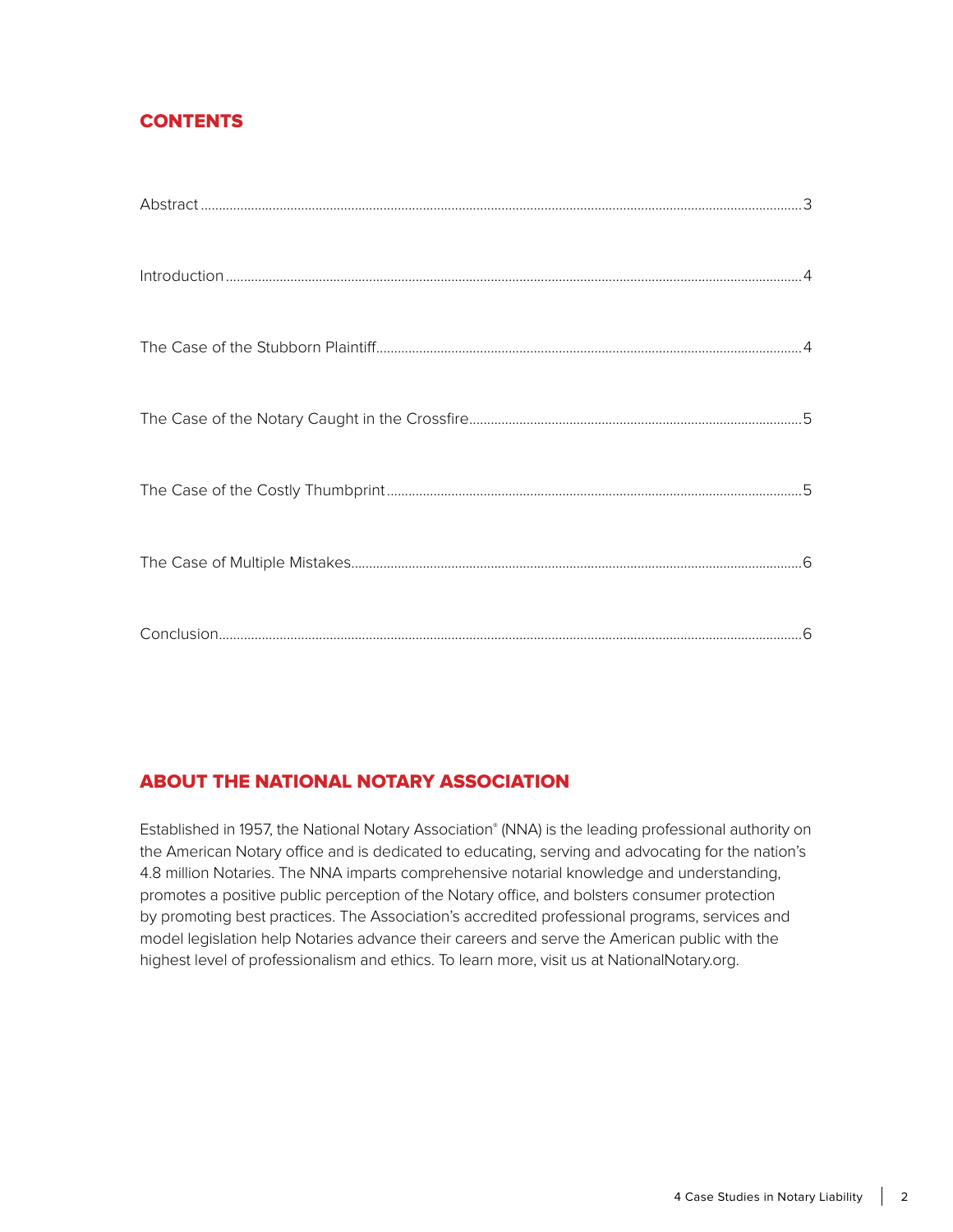# **ABSTRACT**

As an employer, your organization is accountable for the services your Notaries perform. Accordingly, if a customer files a claim against one of your Notary-employees, your company could be dragged into court.

While a well-trained and well-managed Notary workforce helps to mitigate risk, no Notary is immune to liability. To illustrate this point, Merchants Bonding Company shared four court cases that highlight financial liability resulting from notarizations.

Although the details are different in each court case, the lesson learned is resounding: The best protection for Notaries and their employers is to adhere strictly to statutory and professional practices and to carry Notary errors and omissions insurance.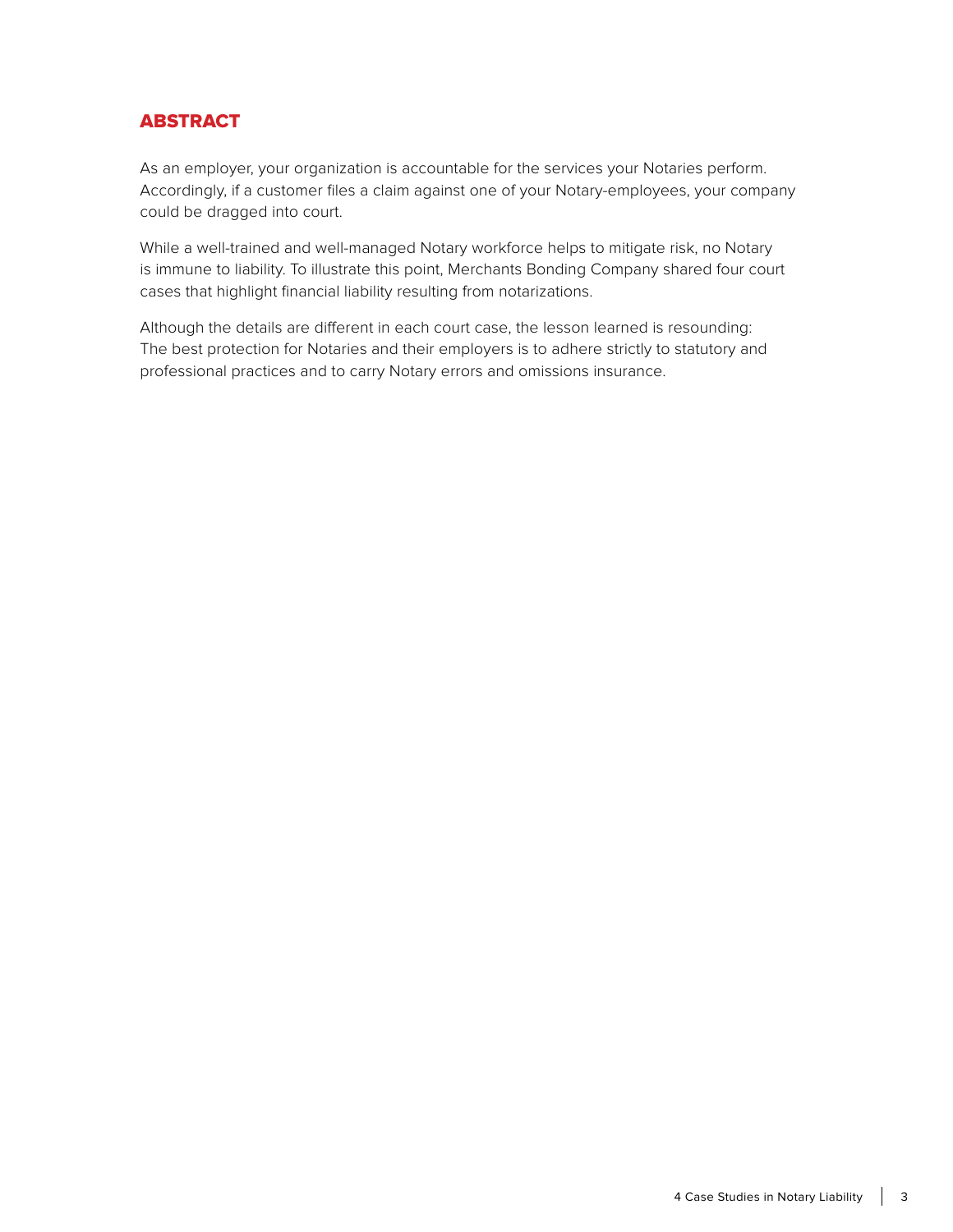### **INTRODUCTION**

Every notarization carries risk. For organizations that employ a team of Notaries, risk management is a necessary component of managing the business. After all, being named in a lawsuit is a nightmare.

While Notary insurance claims are infrequent, they happen more often than you might think. What's worse, a single case can easily drain your company's resources and bring unwanted public attention that could damage your reputation.

As the carrier for NNA bonds and insurance policies, Merchants Bonding Company knows first-hand the impact a lawsuit can make. They shared the following four court cases with the National Notary Association to make a point: A group errors and omissions policy is essential for protecting your workforce and your business.



#### **The Case of the Stubborn Plaintiff**

A Notary was asked to visit a hospital and notarize a power of attorney document. The document granted the signer's friend the right to handle his medical and legal affairs during his hospitalization.

Later, the signer filed a lawsuit against the Notary, claiming he was not aware of what he was signing. During the case, the plaintiff was declared a "vexatious litigant" by the court after learning he had a history of filing frivolous lawsuits. The Notary's attorney claimed the grounds for the suit were legally insufficient, and the court upheld this claim.

But, the plaintiff didn't stop. He filed a second suit against the Notary and several other defendants a year later. Eventually, this second case was settled, but not until the Notary had incurred additional attorney fees to respond to the new allegations. It took a substantial amount of the Notary's E&O policy to cover legal defense in both actions.

**Lesson:** Litigation can get messy, and sometimes litigants don't give up. As a result, you can incur significant costs in legal fees—even against frivolous claims. Without an E&O policy with sufficient coverage to absorb all the costs, any remaining expenses would come out of your pocket.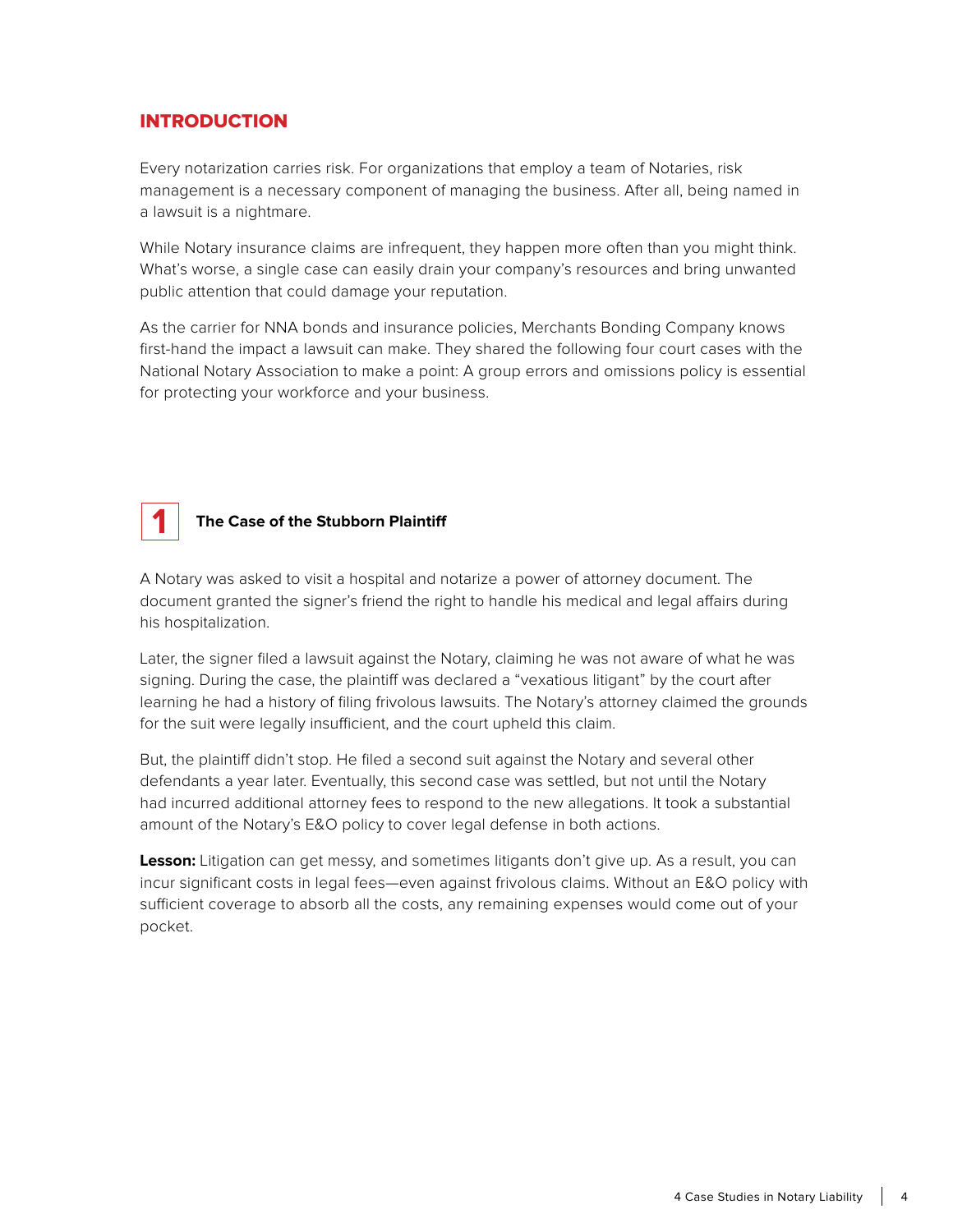

#### **The Case of the Notary Caught in the Crossfire**

This Notary was among several individuals sued for more than \$200,000 over a real estate transaction. The litigant claimed the Notary had failed to properly check a signer's identity during the transaction.

Later investigation acquitted the Notary of all wrongdoing. However, the lawsuit proved extremely difficult—and costly—to resolve because of the multiple complaints and crosscomplaints involving the numerous defendants. Fortunately, the Notary's E&O policy covered the legal expenses.

**Lesson:** Financial risk has nothing to do with being right. Your Notary can do everything correctly and still get dragged into a lawsuit. Never assume that, as long as your Notaries don't make egregious mistakes, you don't need to carry an E&O policy.



#### **The Case of the Costly Thumbprint**

During a notarization involving real property, the Notary was distracted and failed to take the signer's thumbprint for her journal entry as required by state law.

This oversight got the Notary into serious legal trouble. It turned out that the signer was an impostor, and the Notary was sued for \$250,000.

After lengthy negotiations, the case was eventually settled, but the Notary's full E&O policy was exhausted.

**Lesson:** It happens—people make mistakes. Even good Notaries make mistakes. E&O insurance will cover claims up to their policy limit when Notaries are clearly negligent, as in this case where the Notary forgot to obtain the signer's thumbprint for the journal entry.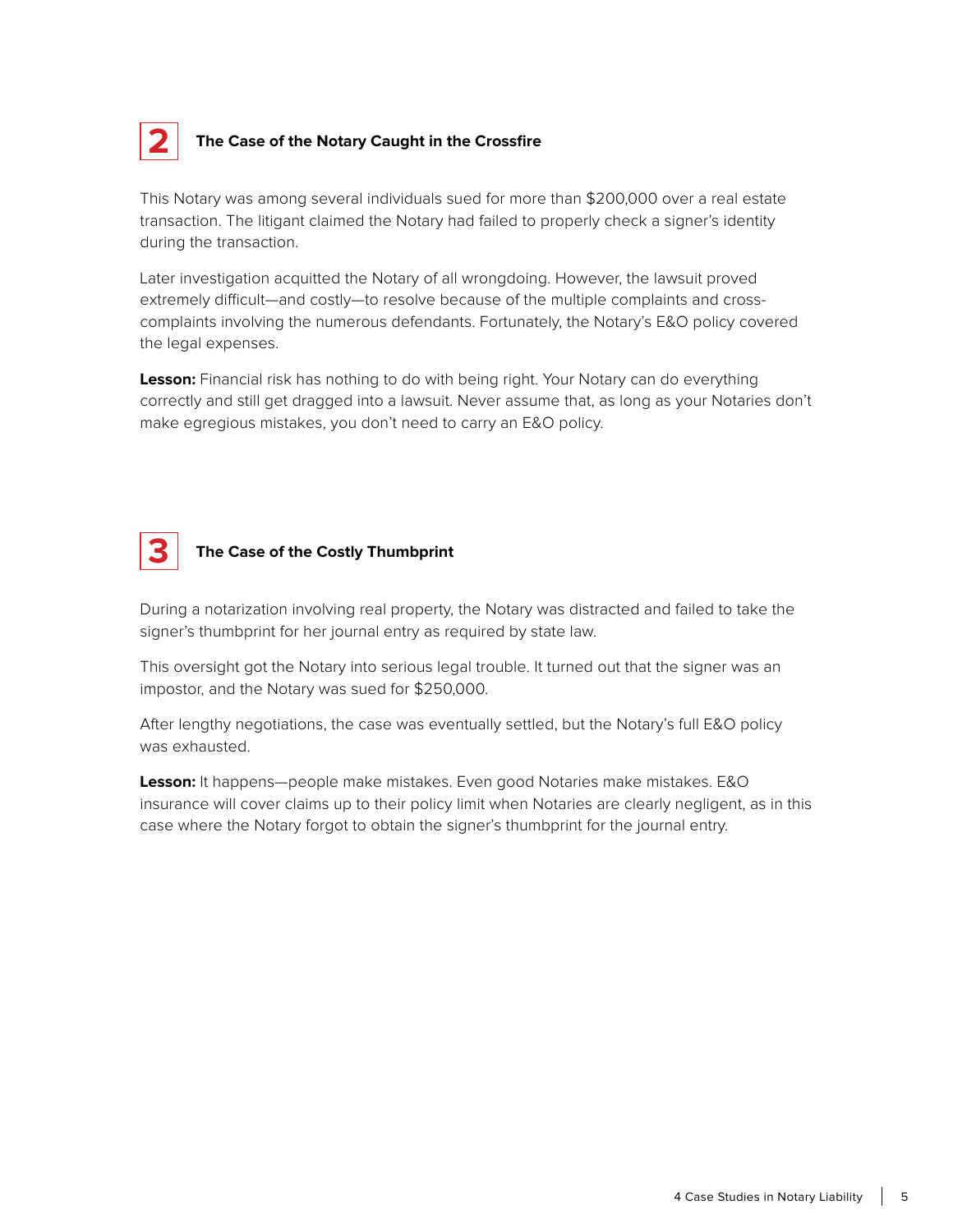

#### **The Case of Multiple Mistakes**

A Notary was asked to notarize the signatures of two individuals who signed a deed of trust in buying a property. The signers had no ID, so the Notary identified them using a single credible witness—the agent representing the signers.

State law required the Notary to personally know the witness, but the Notary hardly knew the agent. In addition, the Notary failed to obtain the thumbprints of the signers in her journal, leaving the transaction vulnerable to potential fraud.

In testimony, a handwriting expert indicated that it was "highly probable" the signatures notarized on the deed of trust were forged. The resulting settlement and legal fees were substantial.

**Lesson:** As long as the violations aren't intentional, E&O policies will cover multiple mistakes in the same claim. As bad as it is for a Notary to be sued after following proper procedure, the situation can be even worse if a Notary ignores state rules.

#### **CONCLUSION**

Making sure your Notaries follow your state's laws and best practices will go far in protecting your company from legal action. But it won't take you all the way.

- **Litigation can get messy.** As a result, you can incur significant costs in legal fees—even against frivolous claims.
- **Being right doesn't eliminate risk.** Your Notaries can do everything correctly but your company can still end up in court.
- **• Even good Notaries make mistakes.** E&O insurance will cover claims up to their policy limit when Notaries are clearly negligent.
- **• Many mistakes can happen at once.** As long as the violations aren't intentional, an E&O policy can cover multiple errors in a single claim.

The good news is that, for all of these reasons, there's group Notary E&O insurance. For organizations with two or more Notaries, group E&O is the best way to protect your company against situations out of your control.